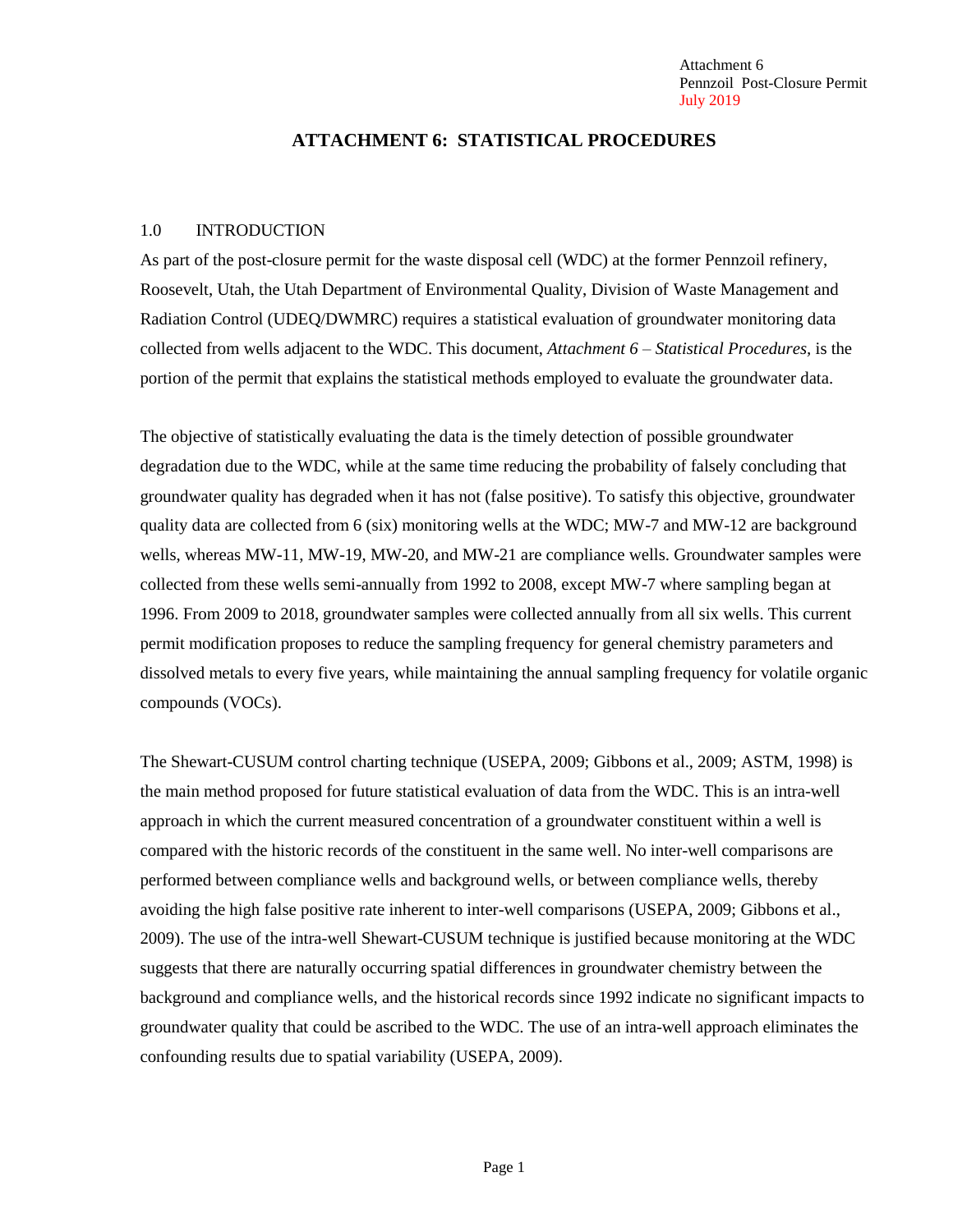The remainder of this document describes the Shewart-CUSUM methodology in more details, including the underlying assumptions of the method, how data will be evaluated to determine whether the assumptions are satisfied, and how violation of these assumptions will be addressed. The steps in the data evaluation procedure are then explained using a flow chart in which decision points are clearly identified and the data analysis procedures are indicated. The data analysis procedures are based on U.S. Environmental Protection Agency guidance documents (USEPA, 2009; 2006) and are also well documented in the environmental statistics literatures (Gilbert, 1987; Gibbons et al., 2009). The described procedures are consistent with the Utah Hazardous Waste Rules, specifically R315-8-6, Groundwater Protection.

## 2.0 STATISTICAL EVALUATION METHODOLOGY

### 2.1 Shewart-CUSUM Control Charts

Shewart-CUSUM control charts were developed for statistical quality control of manufacturing processes (Bowker and Lieberman, 1972; Alwan, 2000) and have been adapted to groundwater monitoring at landfills (Gibbons et al., 2009). The basic idea is to use a time series record of a process, groundwater quality measurements in this case, to evaluate the current and very recent behavior of the process. If the current and very recent behavior is within the limits of natural random fluctuations consistent with the past behavior of the process, the process is considered to be in-control. If the current and very recent behavior is beyond the limits exhibited in the past, the process is considered to be out-of-control. The key point is that the historical background (baseline) data used as the basis for comparisons are obtained from the well itself (i.e., an intra-well approach). In the context of groundwater monitoring, "in-control" behavior indicates no adverse impact to groundwater quality, whereas "out-of-control" behavior suggests the potential for adverse impact to groundwater.

Accordingly, the two key objectives of the statistical evaluation are to: 1) establish upper control limits for each constituent in each well, based on the past history of the well; and 2) compare current monitoring results to the upper control limits.

There are two components to this control chart approach. The Shewart methodology focuses solely on the current measured concentration of a monitored groundwater constituent (arsenic, for example) and its relation to the mean measured concentration of the constituent within the same well as computed from past measurements. It is sensitive to large and sudden changes, but less sensitive to slow, upward trending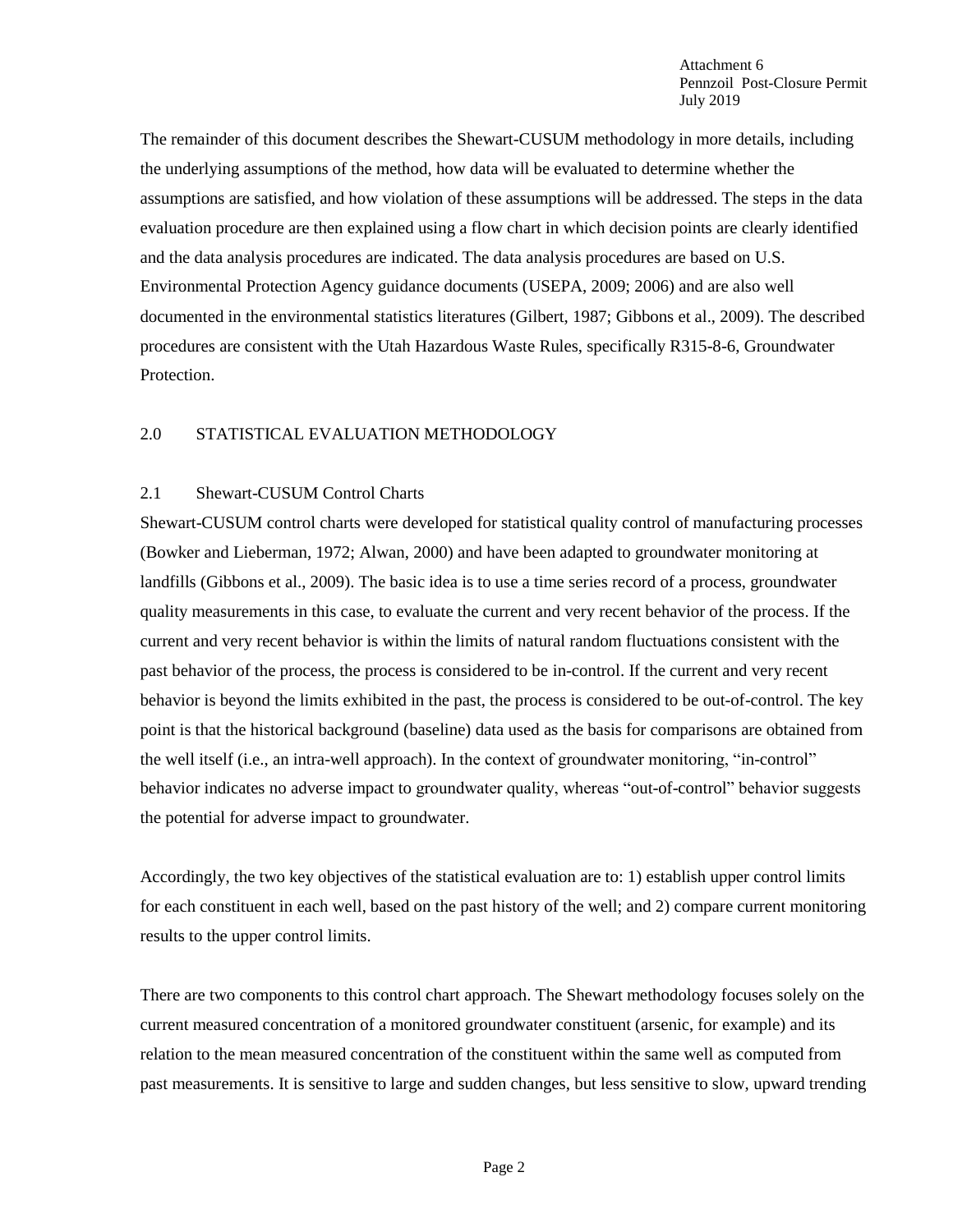changes in measured concentrations. The CUSUM methodology measures cumulative deviations from the mean, and thus incorporates information from previous measurements in the recent past; it is sensitive to small, gradual changes in the mean relative to the historical records. The Shewart and CUSUM statistics are presented below, within the context of the overall data evaluation procedure (Section 2.3). USEPA (2009), ASTM (1998), and Gibbons et al. (2009), describe the Shewart-CUSUM approach in detail.

### 2.2 Requirements and Assumptions

The Shewart-CUSUM method requires that enough historical measurements are available to obtain reasonable estimates of the mean and variance for the groundwater constituent within a particular well. The method further assumes that the data are independent, meaning that they are uncorrelated and do not exhibit a trend, and that they are identically distributed samples from a Gaussian (normal) distribution. Thus, although the Shewart-CUSUM method is the key to evaluating the effect on groundwater quality of the WDC, other statistical methods are needed to assess whether these basic conditions are satisfied. These supporting methods are described in the next section, which presents a step-by-step narrative of the entire data evaluation process together with a flow chart illustrating the decision logic of the process. The narrative also describes the procedures to be followed when the conditions are not met.

Before proceeding, however, it is important to note that some aspects of the statistical evaluation rely on time series analysis techniques (Box et al., 1994; Chatfield, 2004), which usually require at least 50 measurements at equally spaced intervals. The WDC groundwater monitoring data do not satisfy this requirement. At most, around 30 to 40 measurements were available through May 2016 (the last time baseline data were updated) for the majority of the groundwater constituents. The data were acquired on a semi-annual basis earlier and on an annual basis later, and thus, the measurements are not strictly evenly spaced. In spite of these shortcomings, standard time series analysis techniques will be utilized.

Furthermore, in many instances, a measurement in which a constituent is not detected is replaced by the median of the reporting limit for the given well-constituent for evaluation purposes. This practice amounts to replacing censored data with a fixed number, and can distort statistical inferences because qualitative data (non-detects, meaning concentrations somewhere below or "less-than" the reporting limit) are combined with quantitative data (concentrations above the reporting limit). For example, if 50% of the measurements for a constituent are non-detects, the data histogram will exhibit a large spike on the left, since an unusually large fraction (50%) of the measurements occur at the median reporting limit for the given well-constituent.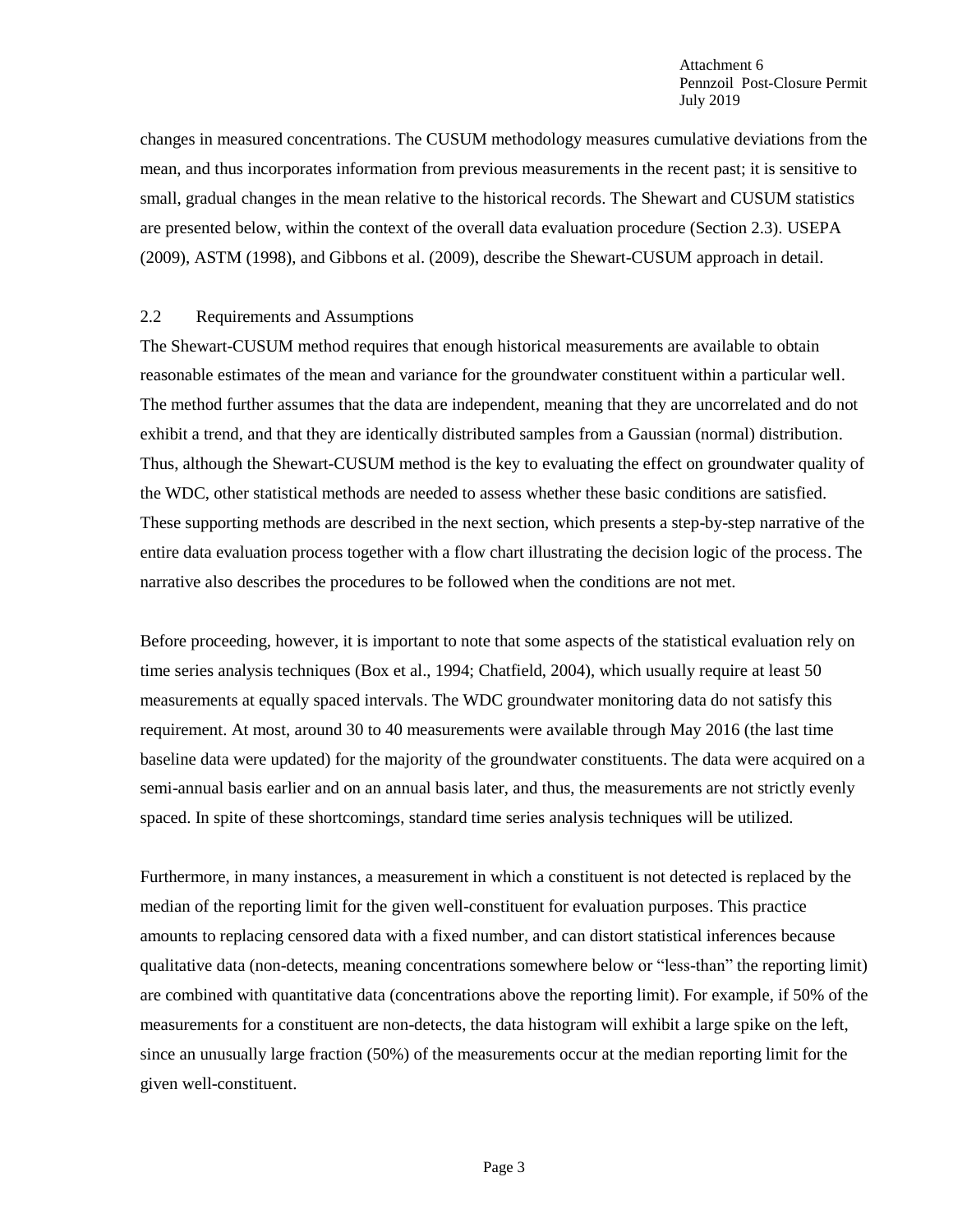Throughout the following narrative, the sample variance is assumed to be constant through time. As previously noted, the time series involved are short and do not provide the historical record needed to thoroughly assess the issue of heteroscedasticity. In the future, when the record is longer  $(50)$ , it may be possible to address heteroscedasticity by comparing the variance computed from different segments of the record.

### 2.3 Evaluation Procedure

The description of the data evaluation procedure pertains to a single constituent in an individual well. It must be applied to each constituent in the well, and to each well, including the up-gradient wells. For purposes of explanation, denote the measured concentrations for the constituent in a well as  $\{x_1, x_2, \ldots, x_N\}$ , where the subscript *i* represents sampling event (and thus time) and N is the number of sampling events under consideration.

There are two stages in the data evaluation. In the first stage, a background (baseline) period is specified, the data within the background period are evaluated to determine whether the Shewart-CUSUM assumptions are met, the data are adjusted if necessary to meet the assumptions, and the Shewart-CUSUM upper control limits are established. This stage constitutes modeling of the historical records to establish the basis for evaluating whether future measurements are consistent with past behavior. It is performed at the outset, prior to evaluation of measurements from subsequent monitoring events, and is periodically updated as the historical records increase in length. This update is not performed for each individual monitoring event.

In the second stage, a current measurement is evaluated in relation to the upper control limit established using the data from the background period. Much of the analysis used to evaluate the background data is not repeated for each monitoring event, in particular for the assessment of whether the Shewart-CUSUM assumptions are satisfied, and the determination of the upper control limits. Determinations that are made during the development of the historical model in the first stage (for example, that the data exhibit a particular trend) are kept fixed and are not reevaluated until the historical model is updated.

Data from approximately 30 to 40 sampling events were available through May 2016. These historic data are proposed to be used for development of the historical model (first phase), with all subsequent events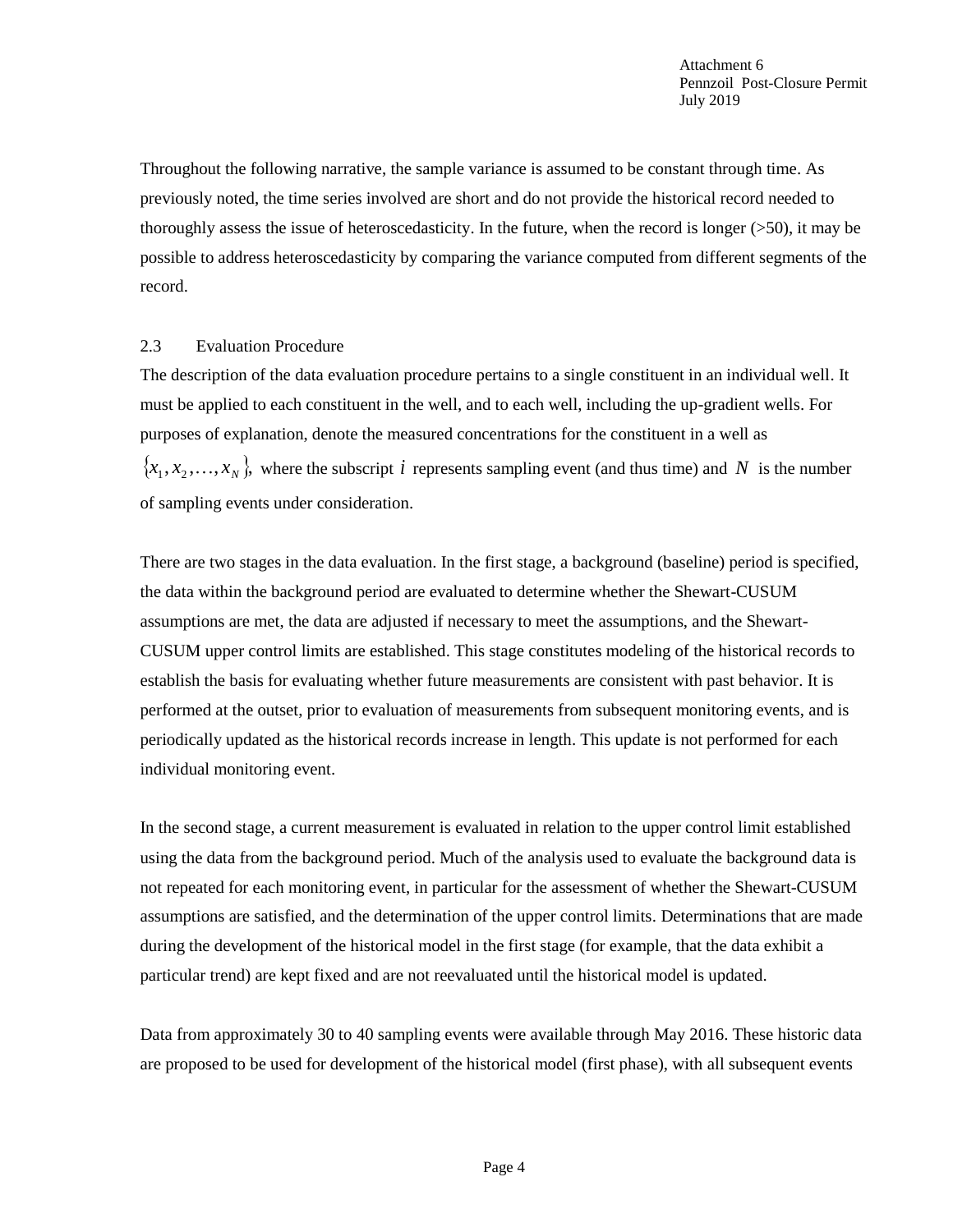analyzed according to the procedures for the second stage of data evaluation, and the historical model is proposed to be updated every eight (8) new sampling data points after 2016.

### 2.3.1 Development of the Historical Model

Each of the subsections below corresponds to a decision element shown in Figure 6-1, a flowchart of the procedure for developing the Shewart-CUSUM upper control limits.

# 2.3.1.1 Detection Frequency

To ensure that a reasonable number of historical background data is available, the Shewart-CUSUM method is applied only to a constituent with a detection frequency greater than 25% (less than 75% nondetects). When there are more than 75% non-detects, the time series is plotted and the prediction limit is set to the maximum of the  $\{x_i\}$ . If the measured concentration in a future sampling event exceeds the prediction limit (i.e., the maximum value), the exceedance is verified by the next round of sampling. If the exceedance is confirmed, UDEQ/DWMRC will be notified and the prediction limit will be updated.

When the detection frequency is greater than 25%, non-detects are replaced by the median of the reporting limit.

# 2.3.1.2 Descriptive Statistics and Data Plots

The basic descriptive sample statistics of the  $\{x_i\}$  (mean, median, standard deviation, minimum, maximum, absolute range,  $25<sup>th</sup>$  percentile,  $75<sup>th</sup>$  percentile, and interquartile range) are computed and tabulated. The time series plot is prepared for each well and each constituent. This is a standard, basic step of data analysis and characterization.

# 2.3.1.3 Identification of Monotonic Trends

Trending data violate the independence assumption of the Shewart-CUSUM method. Prior to the Shewart-CUSUM calculation, the existence of a monotonic trend is investigated using the non-parametric Theil-Sen trend test, as recommended by USEPA (2015), at the 99% confidence level for a null hypothesis of no trend against a two-tailed alternative (i.e., existence of either increasing or decreasing trend). The Theil-Sen trend test is a non-parametric technique that is less sensitive to the presence of outliers and the violation of normality assumption than the standard linear regression. Non-monotonic trends are not investigated.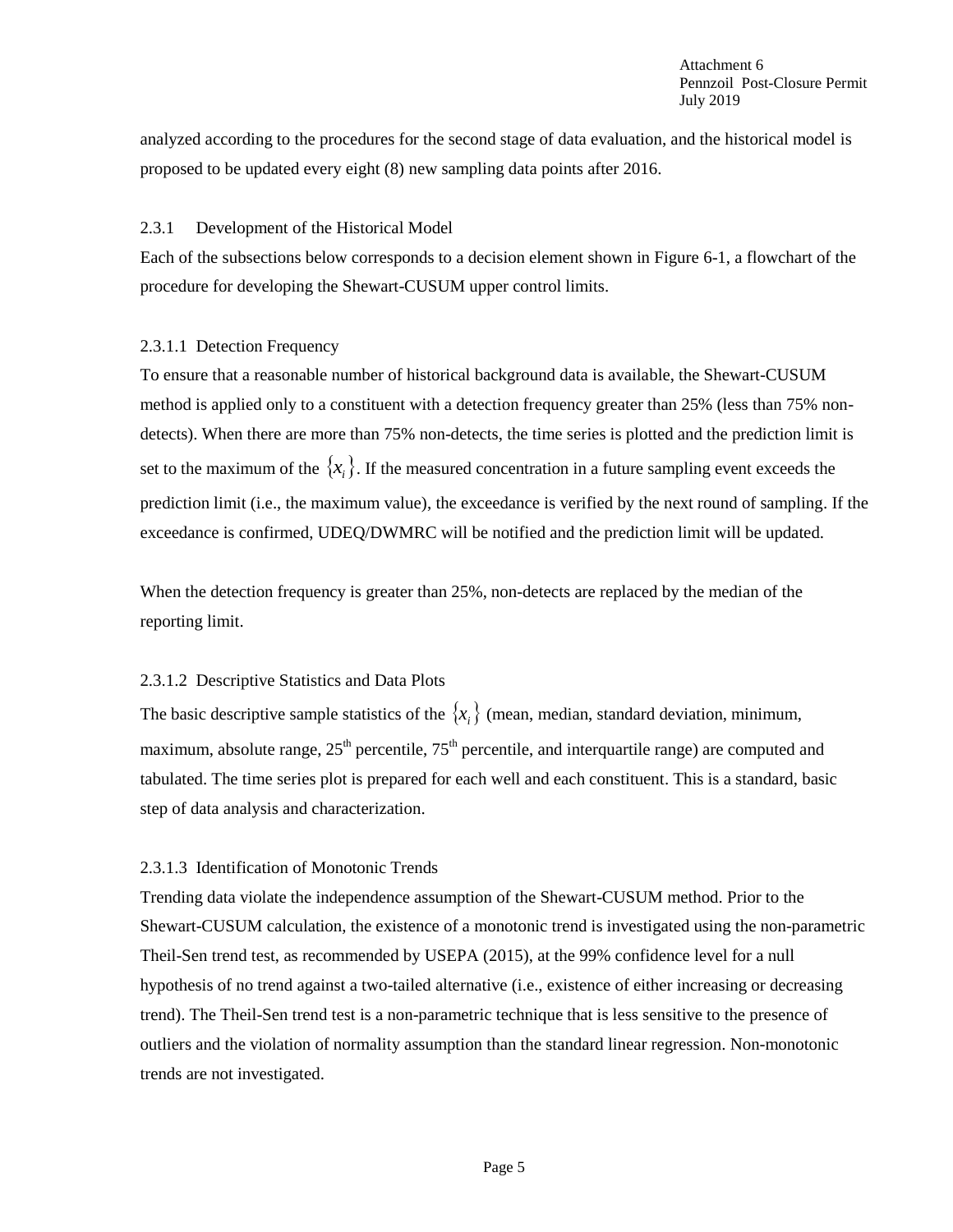Attachment 6 Pennzoil Post-Closure Permit July 2019

Both the slope  $\hat{m}$  and intercept  $\hat{b}$  are estimated by the Theil-Sen method (USEPA, 2015). The trend line is given by  $\hat{x}_i = \hat{m} \cdot i + \hat{b}$ , where  $\hat{x}_i$  represents an estimate of the measured concentration from the *i*th sampling event.

If a trend is detected, it will be assumed to be linear and removed from the time series, except that the overall mean of the time series is maintained in order to keep the evaluation in terms of the magnitude of the measured concentrations. Thus, subsequent analyses are performed with a modified time series  $\{y_i = (x_i - \hat{x}_i) + \overline{x}\}\text{, where}$ 

$$
\overline{x} = \frac{1}{N} \sum_{i=1}^{N} x_i
$$

is the sample mean of the data. The quantity  $(x_i - \hat{x}_i)$  is called the *i*th residual.

#### 2.3.1.4 Identification of Correlation

Correlated data also violate the independence assumption of the Shewart-CUSUM method. Following the evaluation, and removal if necessary, of a trend, correlation between the  $\{x_i\}$  (or  $\{y_i\}$ ) is investigated. To evaluate data correlation, the sample autocorrelation function (acf) (Alwan, 2000; Chatfield, 2004)

$$
r_{k} = \frac{\sum_{i=1}^{N-k} (x_{i} - \bar{x})(x_{i+k} - \bar{x})}{\sum_{i=1}^{n} (x_{i} - \bar{x})}
$$

is computed. The quantity  $r_k$  is called the autocorrelation coefficient at the *k*th lag. The number of lags  $k$ is equal to  $N/2$  if the number of data N in the time series is even, and  $(N+1)/2$  if N is odd. To test for the significance of autocorrelation, the Ljung-Box *Q* and *p*-value are computed using a standard commercial statistical software (JMP, 2010). The *Q*-statistic is used to test whether a group of autocorrelations is significantly different from zero or to test that the residuals from a model can be distinguished from white-noise. The test is performed at 1% significance live (i.e., 99% confidence level), which is appropriate to guard against falsely inferring correlation because the time series involved are quite short ( $N < 50$  for the purpose of developing the historical model), fewer than what are generally required as a minimum (50 to 100 samples) for time series analysis.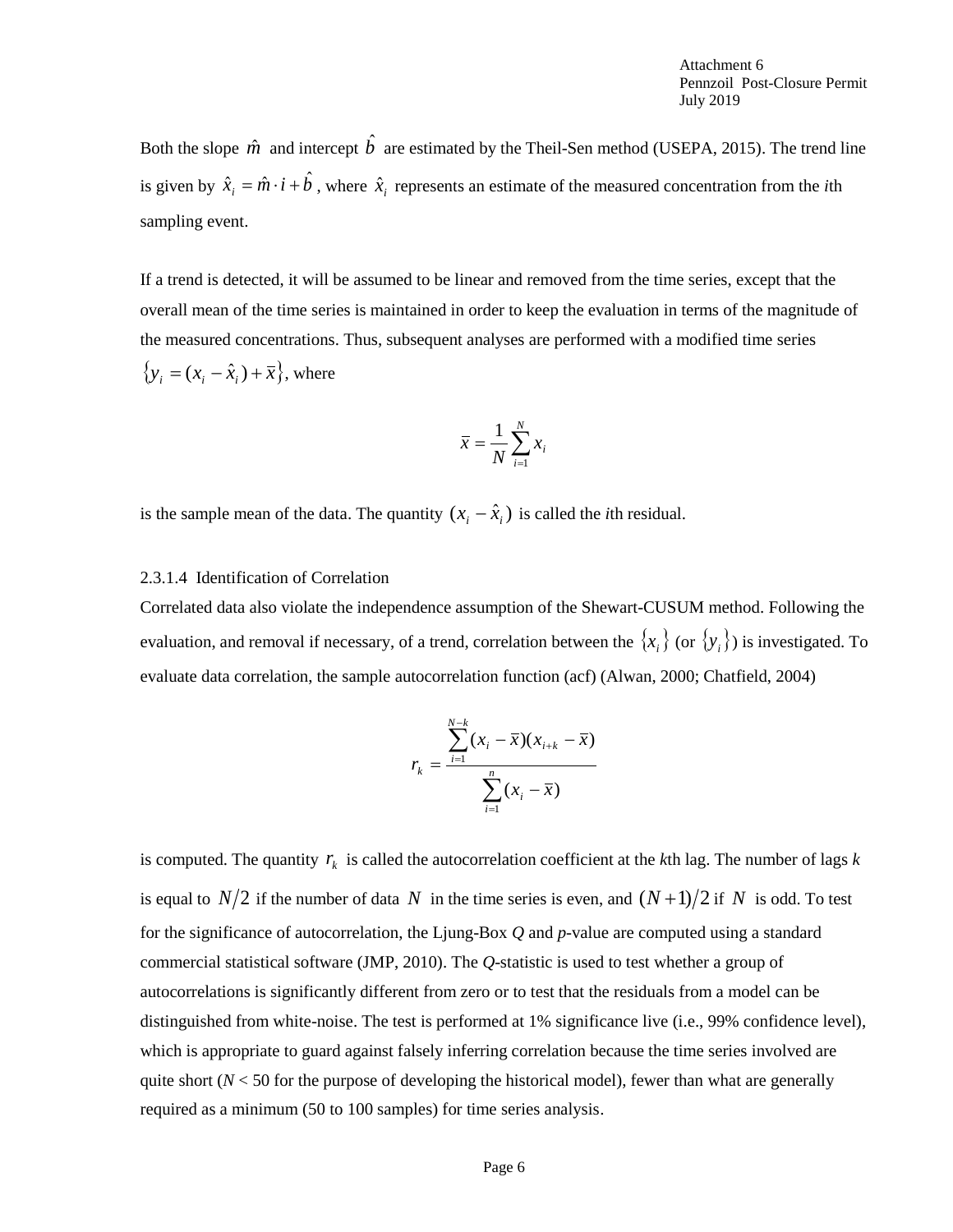If the *p*-value is less than 0.01, the time series  $\{x_i\}$  (or  $\{y_i\}$ ) is assumed to be a realization of a autoregressive process or order 1, denoted as AR(1), (Alwan, 2000; Chatfield, 2004), for which  $\hat{x}_i = w_0 + w_1 \cdot x_{i-1}$  (or  $\hat{y}_i = w_0 + w_1 \cdot y_{i-1}$ ). The coefficients  $w_0$  and  $w_1$  are obtained by performing a linear regression of  $(x_1, x_3, ..., x_{20})$ , considered as the dependent variables, against  $(x_1, x_2, ..., x_{19})$ , considered as the independent variables. Subsequent analyses are performed using the time series of residuals,  $\{u_i = x_i - \hat{x}_i + \overline{x}\}$  (or  $\{u_i = y_i - \hat{y}_i + \overline{y}\}$ ).

### 2.3.1.5 Testing for Normality

Testing for normality of the  $\{x_i\}$  (or residuals  $\{y_i\}$  or  $\{u_i\}$ ) is performed using the Shapiro-Wilk W test, which is appropriate when  $N \le 50$  (Gilbert, 1987; USEPA, 2006; USEPA 2015). In the future, when  $N > 50$ , D'Agostino's test (Gilbert, 1987) or Lilliefors Test (USEPA, 2015) will be used.

Normality of the  $\{x_i\}$  is one of the assumptions of the Shewart-CUSUM method. The purpose of testing for normality is simply to evaluate whether this assumption is met. When the assumption is not met, a common approach is to transform the data by taking the logarithm of each of the  $\{x_i\}$  or by raising them to a power so that the transformed data are Gaussian. However, as pointed out by Gibbons (2009), the normality assumption is less important than the independence assumption to the robust performance of the Shewart-CUSUM method. Therefore, we propose to proceed with the Shewart-CUSUM method regardless of whether the distribution of the  $\{x_i\}$  is consistent with a hypothesis of normality, except that a non-parametric upper control limit is established in those cases where normality is rejected.

The main reason for choosing to use non-parametric control limits is to keep the statistical evaluation in terms of the units of measured concentration (mg/L). Data transformation generally obscures this meaning, since it is not clear that the control limits in terms of concentration units are obtained by simple inverse transformation of the control limits established using transformed data.

#### 2.3.1.6 Shewart-CUSUM Control Limits

The Shewart-CUSUM method relies on control limits that are based on background statistics for a well that are computed using past measurements from within the well itself. Eight (8) initial samples are often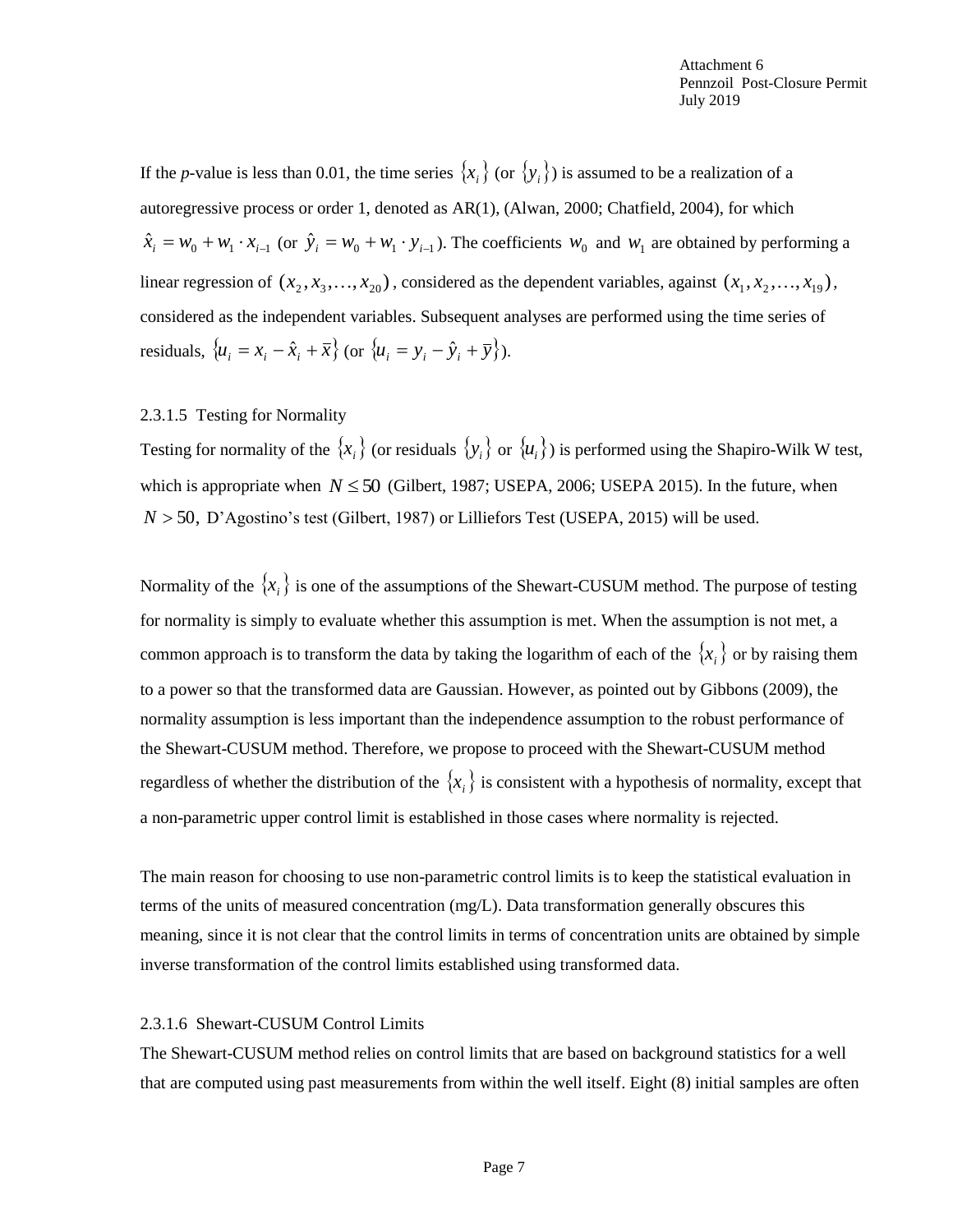used as a background sample when a monitoring program first gets underway. At the WDC, however, monitoring has been ongoing since 1992, and for most constituents, approximately 30 to 40 samples are available up to May 2016. Therefore, all data collected on or before May 2016 (the last time background statistics were updated) are used to represent background in each monitoring well at the WDC. With these background samples, first compute the sample mean:

$$
\bar{x}_{bkgrnd} = \frac{1}{N} \sum_{i=1}^{N} x_i
$$

and the sample standard deviation:

$$
s_{bkgrnd} = \left[\frac{1}{N-1} \sum_{i=1}^{N} (x_i - \overline{x}_{bkgrnd})^2\right]^{\frac{1}{2}}
$$

With these statistics, compute the upper control limit  $UCL = \bar{x}_{bkgrnd} + 4.5 \cdot s_{bkgrnd}$ , which serves as the control limit for both the Shewart and the CUSUM methods. In the non-parametric case, the control limit is specified as the maximum detected value, analogues to the non-parametric prediction limit suggested by USEPA (2009).

The remaining steps in the Shewart-CUSUM procedure are described in the next section.

#### 2.3.2 Comparison of Current and Future Data Against Background

The steps outlined above in Section 2.3.1 establish a control limit based on the historical records. The evaluation of current and future sample results is not as exhaustive as the evaluation of the historical data, until the historical model is updated (after every 8 new future data points). The entire time series (historical data plus the post-baseline data) is plotted, and the post-baseline data modified according to the model identified in the evaluation of background. For example, if the historical data indicated a historical trend, then the post-baseline data are de-trended as described above. If normality was not rejected during the historical evaluation, then normality is assumed to apply to the post-baseline data. Then, the comparison using the Shewart-CUSUM method is as follows:

1) Beginning with the first sample after the baseline period, in the time series, denote the new measurement taken at time  $j = i$  - (background sample size, *N*) as  $x_j$ . (Recall that the first *N* samples were used to compute background and are not subsequently evaluated individually. In general,  $j = 1$  in the first sampling event following the historical evaluation period.)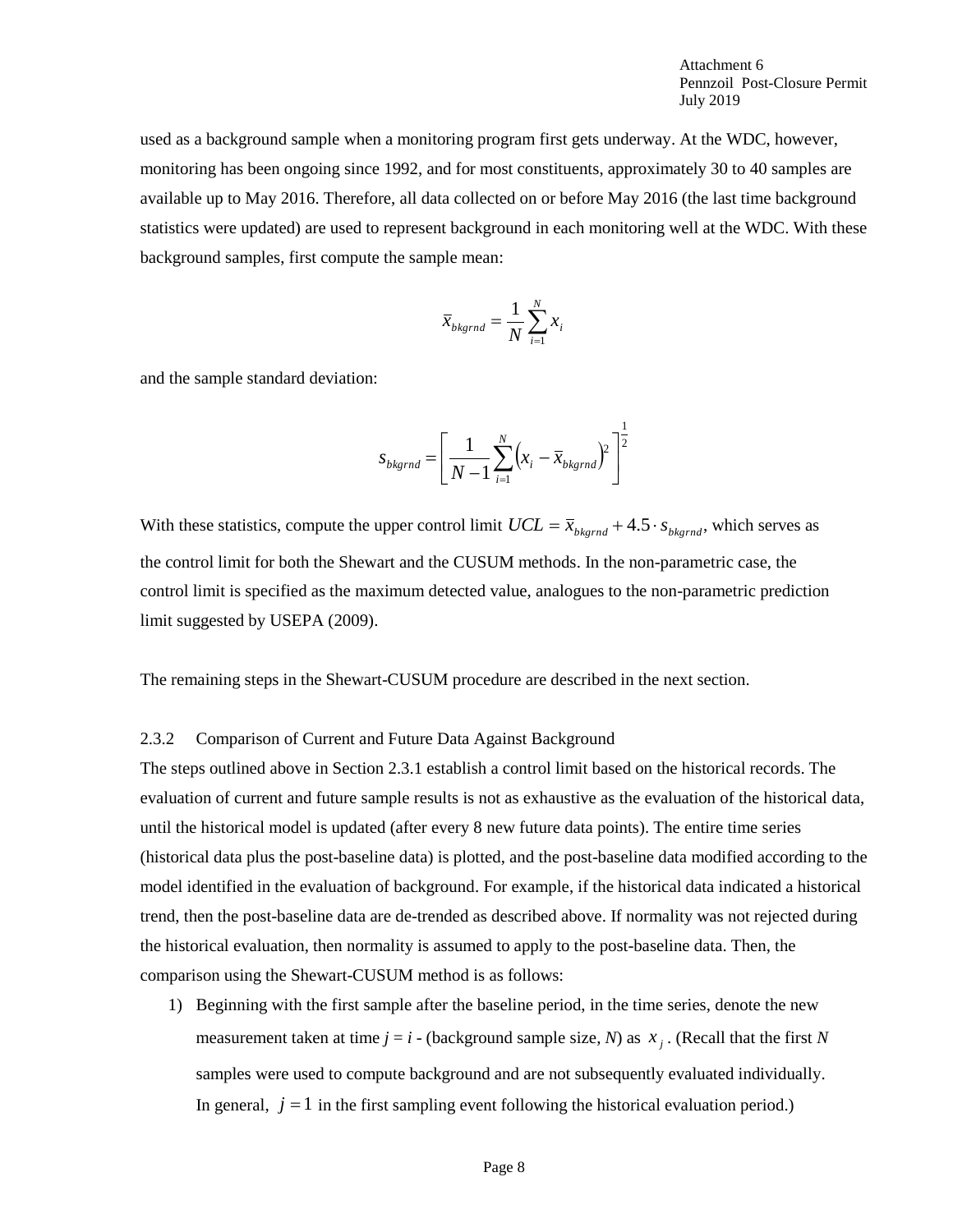2) At each time  $t_j$ , compute  $S_j = \max[0, (x_j - 0.75s_{bkgrnd}) + S_{j-1}]$ , the cumulative deviations from the mean, where  $\max[A, B]$  denotes the maximum of A and B and  $S_0 = 0$ . (Note:  $S_j$  is often compute using the standardized quantity,

 $z_j = (x_j - \bar{x}_{bkgrnd})/s_{bkgrnd}$ . However, in doing so the relationship of  $S_j$  to measured concentrations is obscured. The above formula is equivalent to the formula computed using *j z* given in Gibbons (2009) and ASTM (1998). The *k* factor (proportion of background standard deviation to be deviated) is suggested to be 0.75 by USEPA (2009) when  $N \ge 12$ .)

3) Plot both  $x_j$  and  $S_j$  versus  $j$  (or the date corresponding to  $j$ ) on a time chart, thus constructing the combined Shewart-CUSUM control chart. The control chart also has a horizontal line drawn at a value (*y*-axis) of  $\bar{x}_{bkgrnd} + 4.5s_{bkgrnd}$  corresponding to both the Shewart and CUSUM control limits (in the parametric case). As noted by Gibbons (2009), this control limit corresponds approximately to the upper limit of a 95% confidence interval. When either  $x_j$  or  $S_j$  exceed the control limit, a potential impact to groundwater may have occurred and is reported to UDEQ/DWMRC. However, it is also possible that the control limit is exceeded due to laboratory error, transcription error, or some other anthropogenic cause (a review of past data from the WDC indicates that this has sometimes occurred). Thus, the report of exceedance to UDEQ/DWMRC will include a statement regarding the possible causes of the suspected measurement. The out-of-control condition is then verified on the next round of sampling before further action is initiated. If the verification sample is also outof-control, the UDEQ/DWMRC will be notified and the cause of the exceedance ascribed to the WDC.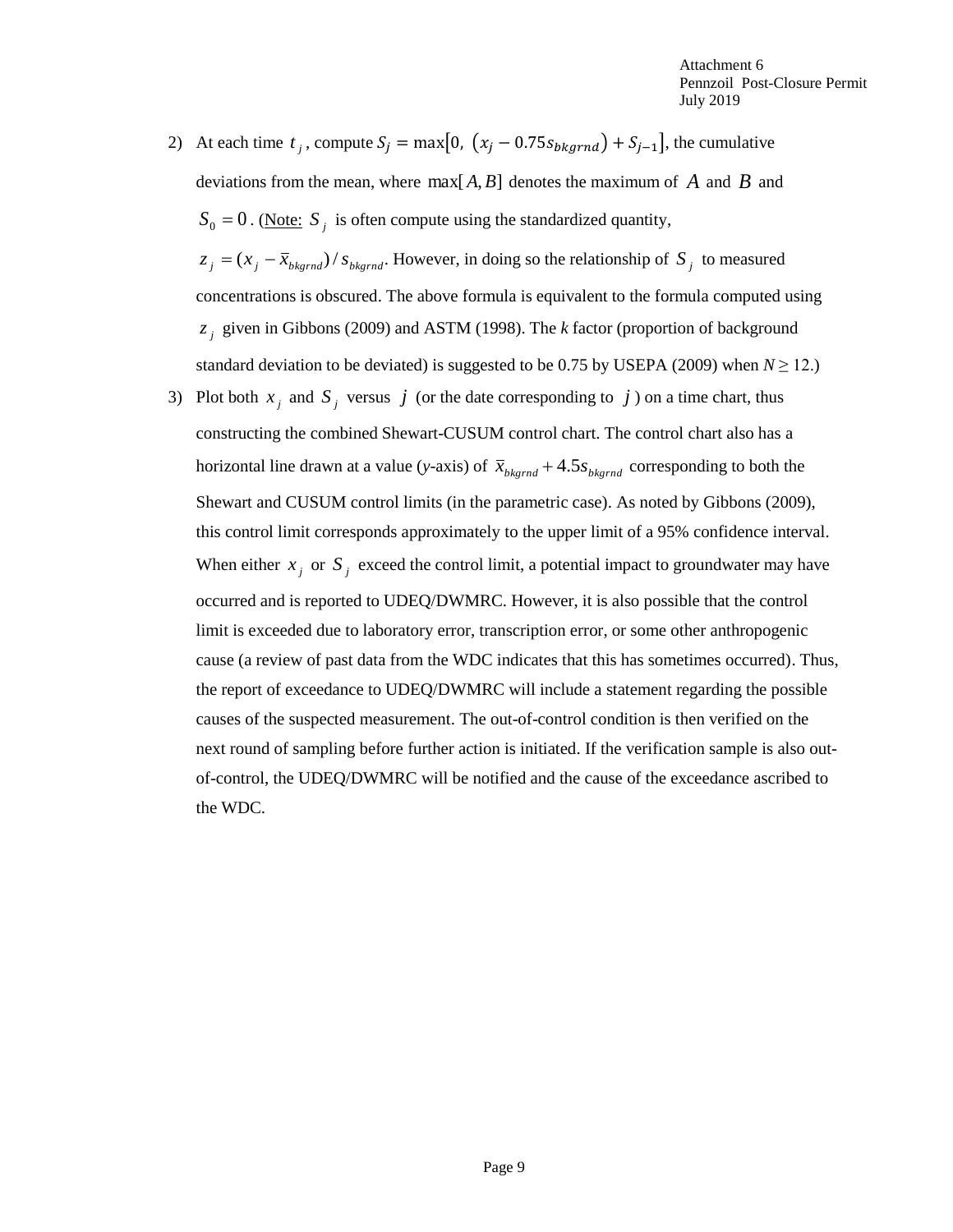### **REFERENCES**

Alwan, L. C., 2000. *Statistical Process Analysis.* McGraw-Hill, Boston.

- ASTM. 1998. "Standard Guide for Developing Appropriate Statistical Approaches for Ground-Water Detection Monitoring Programs." ASTM Guide D6312-98.
- Box, G. E. P., G. M. Jenkins, and G. C. Reinsel, 1994. *Time Series Analysis, Forecasting, and Control.* Prentice-Hall, Englewood Cliffs, NJ.
- Chatfield, C., 2004. *The Analysis of Time Series: An Introduction.* Chapman & Hall/CRC, Boca Raton, FL.
- Gibbons, Robert D., D. K. Bhaumik, and S. Aryal. 2009. *Statistical Methods for Groundwater Monitoring.* Second Edition. John Wiley & Sons, Inc., New York, New York.
- Gilbert, R.O., 1987. *Statistical Methods for Environmental Pollution Monitoring.* John Wiley and Sons, New York.
- JMP. 2010. SAS Institute Inc., Cary, NC. Version 9.
- U.S. Environmental Protection Agency (USEPA). 2009. *Statistical Analysis of Groundwater Monitoring Data at RCRA Facilities – Unified Guidance.* USEPA 530-R-09-007.
- U.S. Environmental Protection Agency (USEPA). 2006. *Data Quality Assessment: Statistical Methods for Practitioners (USEPA QA/G-9S).* USEPA/240/B-06/003. Office of Environmental Information, Washington, D.C.
- U.S. Environmental Protection Agency (USEPA). 2015. ProUCL Version 5.1.002 Technical Guide. Office of Research and Development, U.S. Environmental Protection Agency, Washington, DC. Report No. EPA/600/R-07/041.